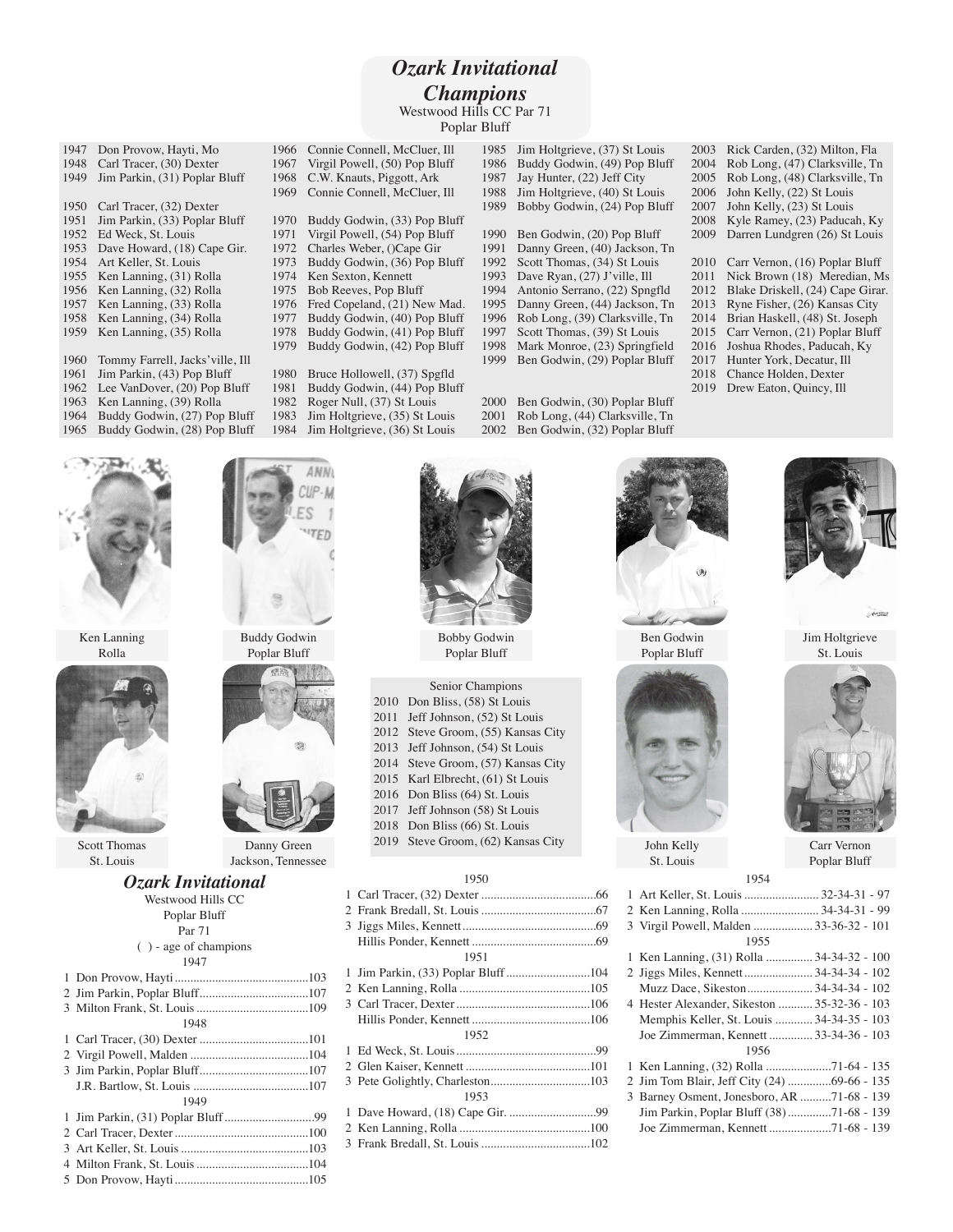#### 

| 1      |                                                                          |
|--------|--------------------------------------------------------------------------|
|        | 2 Glenn Hagen, St. Louis 74-72 - 146                                     |
| 3      | Art Jenneman, St. Louis 71-76 - 147                                      |
|        |                                                                          |
|        | 4 Cotton Massey, St. Louis 74-74 - 148                                   |
| 5      | Jim Parkin, (39) Poplar Bluff 76-73 - 149                                |
|        | 1958                                                                     |
| 1      | Ken Lanning, (34) Rolla 71-68 - 139                                      |
| 2      | Connie Connell, Cairo, IL 70-71 - 141                                    |
|        |                                                                          |
| 3      |                                                                          |
|        | Roy Williams, Charleston 71-74 - 145                                     |
| 5      | Virgil Powell, (41) Malden74-72 - 146                                    |
|        | George Puryear, Jonesboro, AR 73-73 - 146                                |
|        | Ed Friedewald, Poplar Bluff 71-75 - 146                                  |
|        | 1959                                                                     |
|        |                                                                          |
| 1      | Ken Lanning, (35) Rolla 72-69 - 141                                      |
| 2      | Art Jenneman, St. Louis 70-72 - 142                                      |
| 3      | Don Dupske, St. Louis 71-72 - 143                                        |
| 4      | Buddy Mercier, Fredericktown 73-71 - 144                                 |
|        |                                                                          |
| 5      | Milton Frank, St. Louis 74-72 - 146                                      |
|        | 1960                                                                     |
| 1      | Tommy Farrell, Jacks'ville, Ill 66-75 - 141                              |
| 2      | Ken Lanning, (41) Rolla 76-66 - 142                                      |
|        |                                                                          |
| 3      | Connie Connell, Mounds, IL71-72 - 143                                    |
| 4      | Richard Poe, (17) Rolla73-72 - 145                                       |
| 5      | Phil Leuckel, Poplar Bluff71-75 - 146                                    |
|        | 1961                                                                     |
| 1      | Jim Parkin, (43) Poplar Bluff71-69 - 140                                 |
|        |                                                                          |
| 2      | Ken Lanning, (42) Rolla 72-69 - 141                                      |
| 3      | Tom Hoover, (19) Poplar Bluff 70-72 - 142                                |
| 4      | Bob Biederman, St. Louis 76-67 - 143                                     |
| 5      | Art Jenneman, St. Louis 70-74 - 144                                      |
|        | 1962                                                                     |
|        |                                                                          |
| 1      | Lee VanDover, (20) Poplar Bluff 66-71 - 137                              |
|        | 2 Connie Connell, Mounds, IL72-69 - 141                                  |
|        |                                                                          |
|        |                                                                          |
|        | Phil Leuckel, Poplar Bluff73-68 - 141                                    |
| 4      | Ken Lanning, (43) Rolla 72-70 - 142                                      |
|        | 5 W.A. Dowell, Walnut Ridge, AR 73-72 - 145                              |
|        | Jim Parkin, Poplar Bluff73-72 - 145                                      |
|        | 1963                                                                     |
|        |                                                                          |
| 1      | Ken Lanning, (44) Rolla 69-74 - 143                                      |
| 2      | Jim Parkin, (45) Poplar Bluff 70-73 - 143                                |
| 3      | Buddy Godwin (26) Poplar Bluff70-74 - 144                                |
| 4      | Connie Connell, Mounds, Illinois 72-73 - 145                             |
| 5      |                                                                          |
|        |                                                                          |
|        | 1964                                                                     |
| 1      | Buddy Godwin, (27) Poplar Bluff71-70 - 141                               |
|        |                                                                          |
|        | Virgil Powell, Malden 71-71 - 142                                        |
|        |                                                                          |
|        |                                                                          |
|        | 5 Bob Biederman, St. Louis 69-78 - 147                                   |
|        | Milton Lowery, St. Louis 73-74 - 147                                     |
|        | Tim Malinoski, Poplar Bluff 74-73 - 147                                  |
|        | 1965                                                                     |
|        |                                                                          |
| 1      | Buddy Godwin, (28) Poplar Bluff71-70 - 141                               |
| 2      |                                                                          |
| 3      | Virgil Powell, Malden 72-71 - 143                                        |
| 4      | Jim Parkin, Poplar Bluff74-71 - 145                                      |
| 5      |                                                                          |
|        | Bob Biederman, St. Louis 74-74 - 148<br>1966                             |
|        |                                                                          |
| 1      | Connie Connell, Mounds, Illinois 71-67 - 138                             |
|        |                                                                          |
|        | C.W. Knauts, Piggott, Ark69-69 - 138                                     |
|        |                                                                          |
|        | 4 Buddy Godwin, (29) Poplar Bluff67-75 - 142                             |
|        | Lee VanDover, Poplar Bluff70-72 - 142                                    |
|        | 1967                                                                     |
| 1      | Virgil Powell, (50) Poplar Bluff68-68 - 136                              |
|        | 2 Connie Connell, Mounds, Illinois 70-72 - 142                           |
|        |                                                                          |
|        | Buddy Godwin, (30) Poplar Bluff73-69 - 142                               |
| 4<br>5 | Jim Parkin, Poplar Bluff71-72 - 143<br>Lynn Johnston, Festus 70-74 - 144 |

| 1              |                                                                             |
|----------------|-----------------------------------------------------------------------------|
|                | 2 Jim Parkin, Poplar Bluff71-69 - 140                                       |
|                | Virgil Powell, Malden 69-71 - 140                                           |
| 4              | Buddy Godwin, (31) Poplar Bluff70-72 - 142                                  |
| 5              | Danny Hogg, Poplar Bluff 74-72 - 146                                        |
|                | 1969                                                                        |
| 1              | Connie Connell, Mounds, Ill*65-71 - 136                                     |
| 2              | Terry Martin, Collinsville, Ill 70-66 - 136                                 |
| 3              | Buddy Godwin, Poplar Bluff 71-67 - 138                                      |
|                | Neal Lovelady, Oxford, Mississippi71-67 - 138                               |
| 5              |                                                                             |
|                | 1970                                                                        |
|                |                                                                             |
| 1              | Buddy Godwin, (33) Poplar Bluff73-70 - 143                                  |
| 2              | Virgil Powell, Malden 74-71 - 145                                           |
| 3              | Jim Parkin, (52) Poplar Bluff72-74 - 146                                    |
|                | Lynn Johnston, Festus 74-72 - 146                                           |
| 5              | Ben Thomas, (23) Rolla 74-73 - 147                                          |
|                | 1971                                                                        |
| 1              | Virgil Powell, (54) Poplar Bluff68-72 - 140                                 |
| $\overline{2}$ | Buddy Godwin, (34) Poplar Bluff71-70 - 141                                  |
|                | C.W. Knauts, Piggott, Arkansas 71-70 - 141                                  |
|                | 4 Connie Connell, Mounds, Illinois 73-71 - 144                              |
|                | Tom Hoover, (29) Poplar Bluff 69-75 - 144                                   |
|                |                                                                             |
|                | 1972                                                                        |
|                |                                                                             |
| 1              | Charles Weber, ()Cape Girardeau70-69 - 139                                  |
|                | 2 C.W. Knauts, Piggott, Arkansas 71-70 - 141                                |
|                | 3 Connie Connell, Mounds, Illinois 75-69 - 144                              |
|                | Ron Brewer, (27) St. Louis 71-73 - 144                                      |
| 5              | Tom Hoover, (30) Poplar Bluff 72-73 - 145                                   |
|                | Virgil Powell, Malden 73-72 - 145                                           |
|                | 1973                                                                        |
| 1              | Buddy Godwin, (36) Poplar Bluff69-71 - 140                                  |
|                | 2 C.W. Knauts, Piggott, Arkansas  67-74 - 141                               |
| 3              | Bob McBride, Cape Girardeau73-77 - 150                                      |
|                | Virgil Powell, Malden 73-76 - 149                                           |
| 5              | Sug Wilson, Hot Springs, Arkansas  74-76 - 150                              |
|                | 1974                                                                        |
| 1              |                                                                             |
|                | 2 Buddy Godwin (37) Poplar Bluff143                                         |
|                | Herman Styles, Pine Bluff, Arkansas143                                      |
|                | 4 Fred Copeland, New Madrid144                                              |
|                | Spencer Sappington, St. Louis 144                                           |
|                |                                                                             |
|                | 1975                                                                        |
| 1              |                                                                             |
| $\overline{c}$ | Bob Reeves, Poplar Bluff*141                                                |
|                | Sug Wilson, Hot Springs, Arkansas 141                                       |
| 3              | Buddy Godwin, (38) Poplar Bluff143                                          |
| 4              | Fred Copeland, New Madrid144                                                |
| 5              | Jerry Breckinridge, Hot Springs, Arkansas147                                |
|                | Pete Godwin, Poplar Bluff 147                                               |
|                | 1976                                                                        |
| 1              | Fred Copeland, (21) New Madrid 68-70 - 138                                  |
| 2              | Buddy Godwin, (39) Poplar Bluff68-71 - 139                                  |
| 3              | Bob Reeves, Poplar Bluff73-71 - 144                                         |
|                | Alex Moore, St. Louis72-72 - 144                                            |
| 5              | Jim Markel, Poplar Bluff74-71 - 145                                         |
|                | 1977                                                                        |
| 1              |                                                                             |
| 2              | Buddy Godwin, (40) Pop Bluff136                                             |
|                | Ron Boyce, () Jefferson City137                                             |
| 3              | Denis Duncan, Poplar Bluff 137                                              |
| 4              | Fred Copeland, New Madrid140                                                |
|                |                                                                             |
|                |                                                                             |
|                | 1978                                                                        |
| 1              | Buddy Godwin, (41) Poplar Bluff144                                          |
|                | 2 Ron Boyce, () Jefferson City146                                           |
|                | Denis Duncan, Poplar Bluff 146                                              |
|                |                                                                             |
| 5              | David Lovelace, Little Rock, Arkansas 147                                   |
|                | Connie Connell, McClure, Illinois 147<br>Ron Wilcoxon, Atlanta, Georgia 147 |

#### 

| 1 | Buddy Godwin, (42) Poplar Bluff144                |  |  |
|---|---------------------------------------------------|--|--|
| 2 | Spencer Sappington, (36) St. Louis 146            |  |  |
| 3 | Craig Schnurbusch, (22) Farmington 146            |  |  |
| 4 | Larry McLaird, Cape Girardeau147                  |  |  |
| 5 | Ron Brewer, (34) St. Louis 148                    |  |  |
|   | Jim Holtgrieve, (31) St. Louis148                 |  |  |
|   | 1980                                              |  |  |
| 1 | Bruce Hollowell, (37) Springfield*143             |  |  |
| 2 | Craig Schnurbusch, (23) Farmington 143            |  |  |
| 3 | Spencer Sappington, (37) St. Louis 147            |  |  |
|   | Tom McHenry, (29) Jefferson City 147              |  |  |
| 5 | Fred Copeland, New Madrid148                      |  |  |
|   | 1981                                              |  |  |
| 1 | Buddy Godwin, (44) Poplar Bluff67-71 - 138        |  |  |
| 2 | David Stone, Brookfield72-71 - 143                |  |  |
| 3 | Mick Lynch, Kansas City73-72 - 145                |  |  |
|   |                                                   |  |  |
| 4 | Craig Schnurbusch, (24) Farmington 73-73 - 146    |  |  |
| 5 | Jim Holtgrieve, St. Louis 71-77 - 148             |  |  |
|   |                                                   |  |  |
|   | 1982                                              |  |  |
| 1 | Roger Null, (37) St Louis69-71 - 140              |  |  |
| 2 | Bruce Hollowell, (39) Springfield68-74 - 142      |  |  |
|   | 3 Craig Schnurbusch, (25) Farmington. 73-73 - 146 |  |  |
| 4 | Buddy Godwin, (45) Poplar Bluff72-75 - 147        |  |  |
|   | John Sherman, (21) Kansas City77-70 - 147         |  |  |
|   | Stan Utley, (20) West Plains74-73 - 147           |  |  |
|   | 1983                                              |  |  |
| 1 | Jim Holtgrieve, (35) St Louis72-70 - 142          |  |  |
| 2 | Spencer Sappington, (40) St. Louis 72-71 - 143    |  |  |
|   | 3 Craig Schnurbusch, (26) Farmington  76-68 - 144 |  |  |
|   | Neil Vanleeuwen, St. Louis 73-71 - 144            |  |  |
| 5 | John Hayes, (25) St. Louis 77-68 - 145            |  |  |
|   | 1984                                              |  |  |
| 1 | Jim Holtgrieve, (36) St Louis72-68 - 140          |  |  |
|   | Craig Schnurbusch, (27) Farmington 71-73 - 144    |  |  |
| 2 |                                                   |  |  |
|   | 3 Craig Caringer, () Poplar Bluff 71-74 - 145     |  |  |
|   | Buddy Godwin, (47) Poplar Bluff70-75 - 145        |  |  |
| 5 | Bruce Hollowell (41) Springfield71-75 - 146       |  |  |
|   | 1985                                              |  |  |
| 1 | Jim Holtgrieve, (37) St Louis70-67 - 137          |  |  |
| 2 | Craig Schnurbusch, (28) Farmington  69-70 - 139   |  |  |
| 3 | Wyn Norwood, Little Rock, Arkansas 73-69 - 142    |  |  |
| 4 |                                                   |  |  |
| 5 | Don Bliss, St. Louis 73-72 - 145                  |  |  |
|   | Craig Caringer, () Poplar Bluff 72-73 - 145       |  |  |
|   | 1986                                              |  |  |
| 1 | Buddy Godwin, (49) Poplar Bluff71-69 - 140        |  |  |
| 2 | Jim Holtgrieve, (38) St. Louis73-71 - 144         |  |  |
| 3 | Bill Behr, St. Louis, St. Louis 76-69 - 145       |  |  |
|   | Mike Freed, (27) St. Louis 72-73 - 145            |  |  |
| 5 | Ron Brewer, (41) Kansas City 77-70 - 147          |  |  |
|   | Bret Burroughs, St. Louis72-75 - 147              |  |  |
|   | Wayne Fredrick, (26) Springfield70-77 - 147       |  |  |
|   | Tom McHenry, (35) Jefferson City 75-72 - 147      |  |  |
|   | 1987                                              |  |  |
|   |                                                   |  |  |
| 1 | Jay Hunter, (22) Jefferson City 67-71 - 138       |  |  |
| 2 | Don Bliss, (35) St. Louis71-68 - 139              |  |  |
|   | Jim Holtgrieve, (39) St. Louis68-71 - 139         |  |  |
|   | 4 David Lucks, (36) St. Louis 70-70 - 140         |  |  |
|   |                                                   |  |  |
|   | 1988                                              |  |  |
| 1 | Jim Holtgrieve, (40) St Louis67-71 - 138          |  |  |
| 2 | Bobby Godwin (23) Poplar Bluff74-68 - 142         |  |  |
| 3 | Marty Sallaz, Kansas City69-74 - 143              |  |  |
| 4 |                                                   |  |  |
|   | Don Bliss, (36) St. Louis72-73 - 145              |  |  |
|   | Eric Joseph, Longview, Texas 72-73 - 145          |  |  |
|   | Ron Brewer, (43) Kansas City 71-74 - 145          |  |  |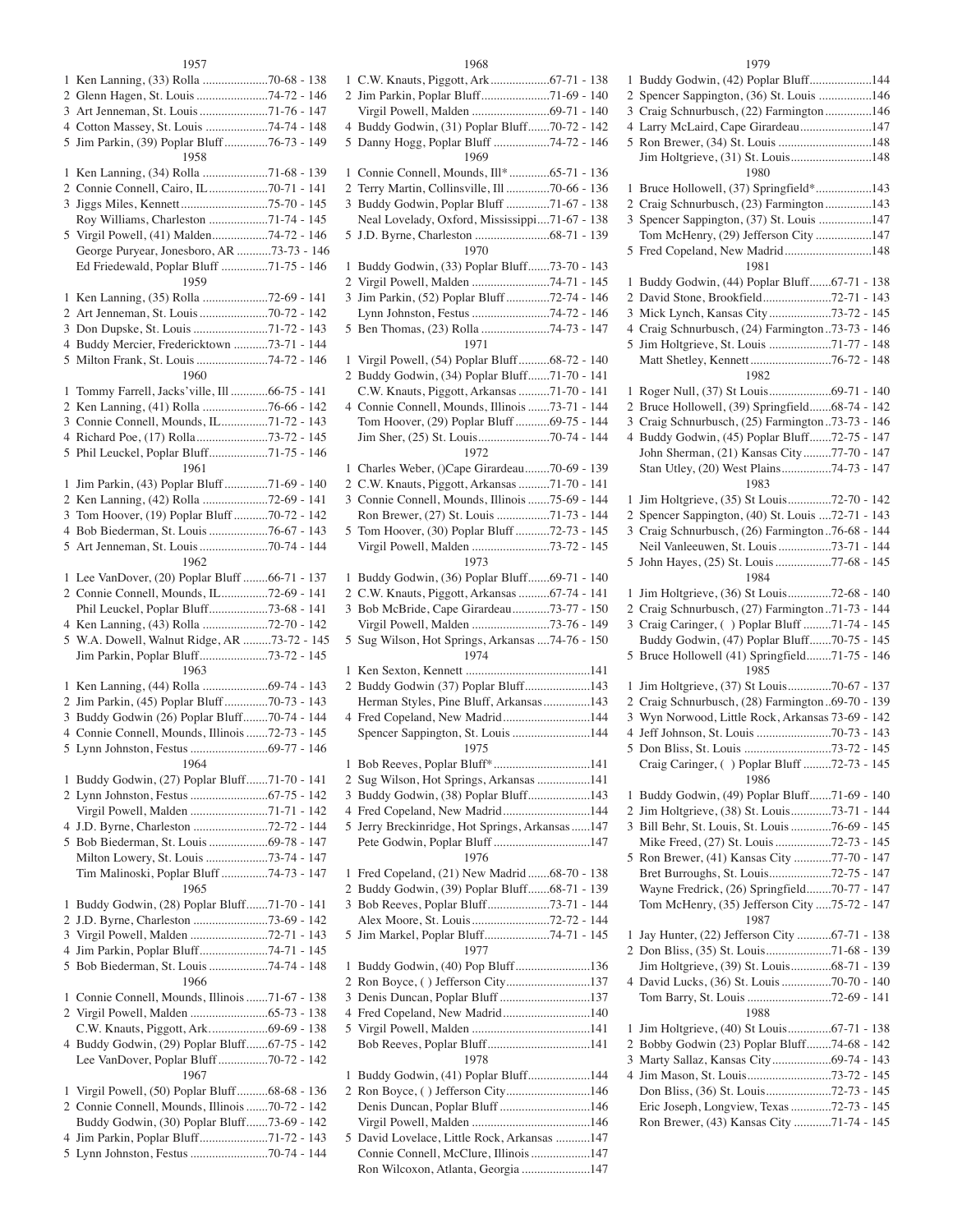#### 

| 1              | Bobby Godwin, (24) Poplar Bluff*67-72 - 139                                              |
|----------------|------------------------------------------------------------------------------------------|
|                | Mike Freed, (30) Noblesville, Indiana 72-67 - 139                                        |
|                | Scott Thomas, (31) St. Louis 70-69 - 139                                                 |
|                | Tom Merry, Oklahoma City 68-71 - 139                                                     |
| 5              | Jim Holtgrieve, (41) St. Louis70-70 - 140                                                |
|                |                                                                                          |
|                | 1990                                                                                     |
| 1              | Ben Godwin, (20) Poplar Bluff68-68 - 136                                                 |
| 2              | Jerry Glenn, West Franklin, Illinois  72-68 - 140                                        |
| 3              | Scott Thomas (32) St. Louis 73-68 - 141                                                  |
|                | Danny Green (39) Jackson, Tenn.  69-72 - 141                                             |
|                |                                                                                          |
| 5              | Craig Schnurbusch, (33) Farmington 69-73 - 142                                           |
|                | 1991                                                                                     |
| 1              | Danny Green, (40) Jackson, Tenn*68-70 - 138                                              |
|                | 2 Bob Beckmann, (31) St. Louis71-67 - 138                                                |
|                | Scott Puzey, Jackson, Mississippi 71-67 - 138                                            |
|                | 4 Craig Schnurbusch, (34) Farmington  73-67 - 140                                        |
|                | Craig Zinzilieta, Benton, Illinois71-69 - 140                                            |
|                | David Lucks, (40) St. Louis 70-70 - 140                                                  |
|                | Rob Long, (35) Clarksville, Tenn 70-70 - 140                                             |
|                | 1992                                                                                     |
| 1              | Scott Thomas, (34) St Louis 68-67 - 135                                                  |
| 2              | Randy Lewis, West Frankfort, Illinois 70-70 - 140                                        |
|                | Dee Sanders, (35) Columbia 73-67 - 140                                                   |
| 4              | Derre Owsley, St. Louis 71-70 - 141                                                      |
| 5              | David Lucks, (41) St. Louis 71-71 - 142                                                  |
|                | Jeff Copeland, Jackson, Tenn. 72-70 - 142                                                |
|                | 1993                                                                                     |
| 1              | Dave Ryan, (27) Taylorville, Ill 70-69 - 139                                             |
| 2              | Jim Holtgrieve, (45) St. Louis69-70 - 139                                                |
| 3              | Mark Jones, Pocahontas, Arkansas  69-71 - 140                                            |
| 4              | Rob Long, (37) Clarksville, Tenn. 74-68 - 142                                            |
|                | Darren Pryor, Springfield 72-70 - 142                                                    |
|                | 1994                                                                                     |
| 1              | Antonio Serrano, (22) Springfield67-68 - 135                                             |
| 2              | Rob Long, (38) Clarksville, Tenn 66-74 - 140                                             |
| 3              | Danny Green (43) Jackson, Tenn 70-71 - 141                                               |
|                | Marty Sallaz, (37) Kansas City 70-71 - 141                                               |
|                | 5 Bobby Godwin, (29) Poplar Bluff69-74 - 143                                             |
|                | Karl Elbrecht, (St. Louis 68-75 - 143                                                    |
|                | Derre Owsley, St. Louis  67-76 - 143                                                     |
|                | 1995                                                                                     |
| 1              | Danny Green, (44) Jackson, Tenn. 34-33 - 67                                              |
| $\overline{2}$ | Dee Sanders, (38) Columbia 35-32 - 67                                                    |
| 3              | Ron Brewer, (49) Kansas City 35-33 - 68                                                  |
|                | Robert Meeh, (St. Louis 35-33 - 68                                                       |
|                | 5 Craig Hardcastle, (St. Louis 35-34 - 69                                                |
|                | 1996                                                                                     |
|                |                                                                                          |
| 1              | Rob Long, (39) Clarksville, Tenn. 68-70 - 138                                            |
| 2              | Bobby Godwin, (31) Poplar Bluff69-71 - 140<br>3 Ben Godwin, (26) Poplar Bluff73-68 - 141 |
|                |                                                                                          |
|                | Danny Green (45) Jackson, Tenn 73-68 - 141                                               |
|                | Scott Thomas, (38) St. Louis 71-70 -141                                                  |
|                | 1997                                                                                     |
| 1              | Scott Thomas, (39) St Louis 69-69 - 138                                                  |
| 2              | Mark Monroe, Dothan, Alabama 70-68 - 138                                                 |
| 3              | Bobby Godwin, (32) Poplar Bluff70-71 - 141                                               |
|                | 4 Ron Brewer, (51) Kansas City 70-72 - 142                                               |
| 5              | Roger Null, (52) Wentzville 71-72 - 143                                                  |
|                | 1998                                                                                     |
| 1              | Mark Monroe, (23) Springfield67-72 - 139                                                 |
|                | 2 David Estes, (44) St. Louis 71-69 - 140                                                |
|                | Richard Smith, Dresden, Tenn. 70-70 - 140                                                |
|                |                                                                                          |
|                | Todd Metz, Shreveport, Louisiana 70-70 - 140                                             |
|                | 1999                                                                                     |
| 1              | Ben Godwin, (29) Poplar Bluff* 70-68 - 138                                               |
|                | Ryan Florek, Belleville, Illinois 68-70 - 138                                            |
| 3              | Tracy Harris, Little Rock, Arkansas68-71 - 139                                           |
|                | Richard Smith, Dresden, Tenn 67-72 - 139                                                 |
| 5              | Rob Long, Clarksville, Tenn 70-70 - 140                                                  |

| Ben Godwin, (30) Poplar Bluff67-70 - 137<br>1                                           |  |
|-----------------------------------------------------------------------------------------|--|
| 2 Rob Long, (43) Clarksville, Tenn 73-67 - 140                                          |  |
|                                                                                         |  |
| Jeff Johnson, (41) St. Louis 71-69 - 140                                                |  |
|                                                                                         |  |
|                                                                                         |  |
| 2001                                                                                    |  |
| Rob Long, (44) Clarksville, Tenn 68-68 - 136<br>1                                       |  |
| 2 Bobby Godwin, (36) Poplar Bluff69-68 - 137                                            |  |
| 3                                                                                       |  |
| David Estes, (47) St. Louis 68-70 - 138                                                 |  |
| Stan Lee, Conway, Arkansas 68-70 - 138                                                  |  |
|                                                                                         |  |
| Ron Mangold, Pocahontas, Arkansas68-70 - 138                                            |  |
| 2002                                                                                    |  |
| Ben Godwin, (32) Poplar Bluff68-70 - 138<br>1                                           |  |
| 2 Bobby Godwin (37) Poplar Bluff72-67 - 139                                             |  |
| 3                                                                                       |  |
| Charlie Schorgl, (41) Kansas City 67-73 - 140                                           |  |
| Steve Groom, (45) Kansas City 73-68 - 141<br>5                                          |  |
|                                                                                         |  |
|                                                                                         |  |
| 2003                                                                                    |  |
| Rick Carden, (32) Milton, Florida 69-71 - 140<br>1                                      |  |
| Rob Long, (Clarksville, Tenn70-70 - 140<br>2                                            |  |
| 3 Michael Craft, Paducah, Kentucky 70-71 - 141                                          |  |
| Spence Andrews, Glenallen, Virginia .73-70 - 143<br>4                                   |  |
| Joey Long, Clarksville, Tenn71-72 - 143                                                 |  |
| 2004                                                                                    |  |
|                                                                                         |  |
| Rob Long, (47) Clarksville, Tenn 65-67 - 132<br>1                                       |  |
| Ben Godwin, (34), Poplar Bluff66-68 - 134<br>$\overline{2}$                             |  |
| 3 Craig Caringer, Palm Harbor, Fla.  67-68 - 135                                        |  |
| Kyle Raney, Paducah, Kentucky 67-69 - 136<br>4                                          |  |
| Bobby Godwin, Poplar Bluff 66-70 - 136                                                  |  |
| 2005                                                                                    |  |
| Rob Long, (48) Clarksville, Tenn  64-71 - 135                                           |  |
| 1                                                                                       |  |
| Ben Godwin, (35) Poplar Bluff 69-69 - 138<br>2                                          |  |
| Todd Metz, Hattiesburg, Mississippi70-69 - 139<br>3                                     |  |
| Dee Sanders, (48) Columbia 70-69 - 139                                                  |  |
| Janszen Ringo, Cape Girardeau 71-68 - 139                                               |  |
| Craig Caringer, (39) Palm Harbor, Fla73-66 - 139                                        |  |
| 2006                                                                                    |  |
| 1                                                                                       |  |
| 2 Kyle Ramey, Paducah, Kentucky71-70 - 141                                              |  |
| Ben Godwin, (36) Poplar Bluff 68-73 - 141                                               |  |
|                                                                                         |  |
| 4 Skip Berkmeyer, (32) St. Louis72-70 - 142                                             |  |
| Tim Holmes, Springfield76-67 - 143<br>5                                                 |  |
| Scott Hovis, (32) Jefferson City75-68 - 143                                             |  |
| Mike Unger, Columbia74-69 - 143                                                         |  |
| 2007                                                                                    |  |
| 1                                                                                       |  |
| 2                                                                                       |  |
| Ron Mangold, Pocahontas, Arkansas66-74 - 140<br>3                                       |  |
|                                                                                         |  |
| Brian Kennedy, St. Louis 71-70 - 141<br>4                                               |  |
| Wayne Fredrick, (47) Springfield70-72 - 142<br>5                                        |  |
| 2008                                                                                    |  |
| Kyle Ramey, (23) Paducah, Kentucky 68-68 - 136<br>1                                     |  |
| 2                                                                                       |  |
| Rob Long, (51) Clarksville, Tenn 66-72 - 138<br>3                                       |  |
| 4 Todd Metz, Hattiesburg, Mississippi72-68 - 140                                        |  |
| Ben Brumitt, Poplar Bluff 70-70 - 140                                                   |  |
|                                                                                         |  |
| 2009                                                                                    |  |
|                                                                                         |  |
| Darren Lundgren (26) St Louis 73-67 - 140<br>1                                          |  |
| 2 Brian Haskell, (43) St Joseph70-72 - 142                                              |  |
| 3 Wayne Fredrick, (49) Springfield73-70 - 143                                           |  |
| Nathan Fredrick, Springfield71-72 - 143                                                 |  |
|                                                                                         |  |
| Drew Hatten, Kansas City73-71 - 144<br>5                                                |  |
| 2010                                                                                    |  |
| 1                                                                                       |  |
| Carr Vernon, (16) Poplar Bluff70-67 - 137                                               |  |
| 2 Skip Berkmeyer, (36) St. Louis69-70 - 139                                             |  |
| Jeff Johnson, (51) St. Louis 69-70 - 139<br>4 Ben Godwin, (40) Poplar Bluff 73-68 - 141 |  |

Wayne Fredrick (50) Springfield.........71-71 - 142

# 

| 1 | Nick Brown (18) Meredian, Miss. 33-35 - 68          |
|---|-----------------------------------------------------|
|   | 2 Tom Barry, (48) St. Louis 35-34 - 69              |
|   | Ben Godwin, (41) Poplar Bluff 34-35 - 69            |
|   | Justin Gosa, Germantown, Tenn 35-34 - 69            |
| 5 | Shane Burkett, Jay, Florida 35-35 - 70              |
|   | Brian Craig, St. Louis37-33 - 70                    |
|   | Danny Green, (Jackson, Tenn 36-34 - 70              |
|   | Brian Haskell, St. Joseph 38-32 - 70                |
|   | Ron Mangold, Pocahontas, Arkansas37-33 - 70         |
|   | Scotty McClellan, St. Louis 36-34 - 70              |
|   | Robby Prichard, Paragould, Arkansas37-33 - 70       |
|   | Ted Ward, Jr., Ironton 38-32 - 70                   |
|   | 2012                                                |
| 1 | Blake Driskell, (24) Cape Girardeau66-70 - 136      |
| 2 | Brian Haskell, St. Joseph 69-70 - 139               |
| 3 |                                                     |
|   | Brevin Giebler, Cape Girardeau 69-71 - 140          |
|   | Carr Vernon, Poplar Bluff 75-65 - 140               |
|   | 2013                                                |
| 1 | Ryne Fisher, (26) Kansas City 66-70 - 136           |
|   | 2 Shane Burkett, Jay, Florida 67-70 - 137           |
|   |                                                     |
|   | Chad Niezing, (32) St. Louis 67-70 - 137            |
|   | Wilson Sundvold, (20) Columbia67-70 - 137           |
|   | Carr Vernon, (19) Poplar Bluff69-68 - 137           |
| 7 |                                                     |
|   |                                                     |
|   | Tanner McKinney, Piedmont73-66 - 139                |
|   | 2014                                                |
| 1 | Brian Haskell, (48) St. Joseph69-32 - 101           |
| 2 |                                                     |
| 3 | Wayne Fredrick, (54) Springfield69-35 - 104         |
|   | Scott Hovis, (40) Jefferson City69-35 - 104         |
| 5 | Ben Brumitt, Poplar Bluff 68-37 - 105               |
|   | Ted Moloney, St. Louis 70-35 - 105                  |
|   | Chad Niezing, (33) St. Louis 70-35 - 105            |
|   | 2015                                                |
| 1 | Carr Vernon, (21) Poplar Bluff*69-67 - 136          |
| 2 | Josh Rhodes, Paducah, Kentucky71-65 - 136           |
| 3 | Justin Gosa, Germantown, Tenn 70-67 - 137           |
| 4 | Ben Brumitt, Poplar Bluff 70-68 - 138               |
|   | Jack Litzelfelner, Jackson70-68 - 138               |
|   | Tyler Stalker, Springfield 70-68 - 138              |
|   | 2016<br>Joshua Rhodes, Paducah, Kentucky67-69 - 136 |
| 1 |                                                     |
|   |                                                     |
|   | Carr Vernon (22) Poplar Bluff70-69 - 139            |
|   | Ben Brumitt, Poplar Bluff 72-69 - 139               |
|   | 2017                                                |
| 1 |                                                     |
| 2 |                                                     |
| 3 |                                                     |
|   |                                                     |
| 5 |                                                     |
|   |                                                     |
|   |                                                     |
|   | 2018                                                |
| 1 |                                                     |
|   |                                                     |
|   | 2019                                                |
| 1 |                                                     |
|   | Drew Eaton, Quincy, Ill 69-69 - 138                 |
| 3 | Colby Robertson, Poplar Bluff73-66 - 139            |

| 3 Colby Robertson, Poplar Bluff73-66 - 139 |  |
|--------------------------------------------|--|
|                                            |  |
|                                            |  |
| Ben Brumitt, Poplar Bluff69-72 - 141       |  |
|                                            |  |
|                                            |  |
|                                            |  |
|                                            |  |